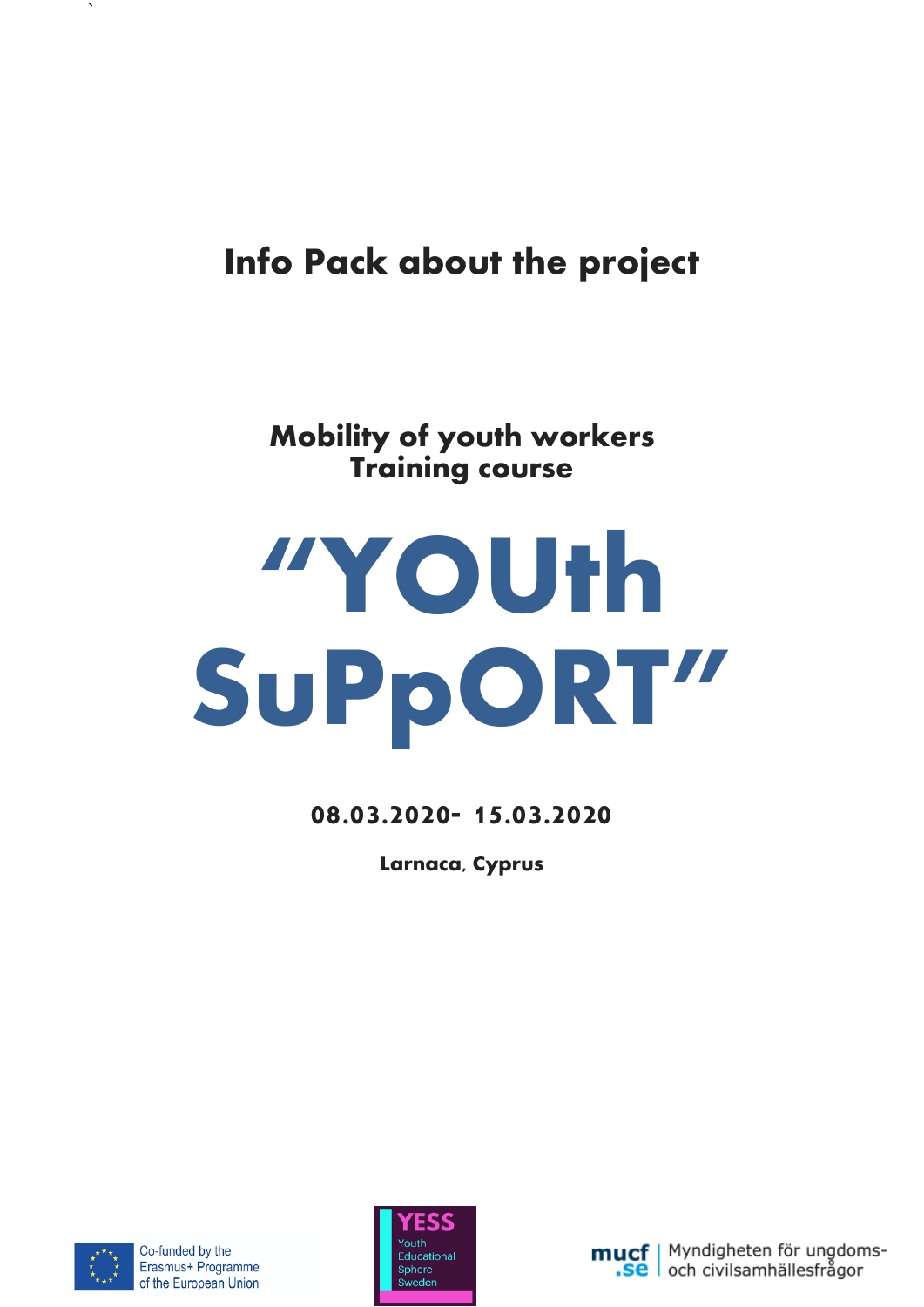## **Who are we?**

## **Coordinating organisation**

**"Youth Educational Sphere Sweden- YESS"** is informal group created to serve as a learning group that gathers university students, academicians, Professors, trainers, social and youth workers, and youth from different backgrounds. In order to be actively involved in the creation of healthy, educated and active Swedish and European youth society. Our group is actively involved in working on providing modern and inclusive education, raising awareness of Democracy and Human Rights, integration of immigrants and refugees, solidarity and socialization of people with fewer opportunities and improving the economic status and employability of young people through entrepreneurship.

### **Host organisation**

`

**"The Moufflons"** mission is youth empowerment through sports and non- formal education programs. The Moufflons supports young people from disadvantaged backgrounds to become agents of change. Via development of sports and non-formal educational programs we assist young people in development of confidence, the life skills and the knowledge to create a better future for themselves, their families and their communities.Our programmes are about learning, sharing and putting the acquired skills, knowledge and attitude into practice.

The Moufflons consists of youth workers, trainers, youth leaders, who gained their knowledge and practice in development of sport, formal and non-formal education programs, working with different target groups, using innovative and creative techniques, supporting initiatives of young people from different cultural groups. Main focus of Moufflons work is development of sport and non-formal education based lerning programs. Therefore, part of the organisations are experienced coaches from the field of sport along with educators and trainers form the field of non-formal education.

In previous 7 years Moufflons have been involved in organising various sport and non-formal educational activities including sport based youth camps, trainings and coaching clinics, attracting more than 1000 young people from Mediterranean region.

**More info:<https://www.camp.moufflons.org/>**





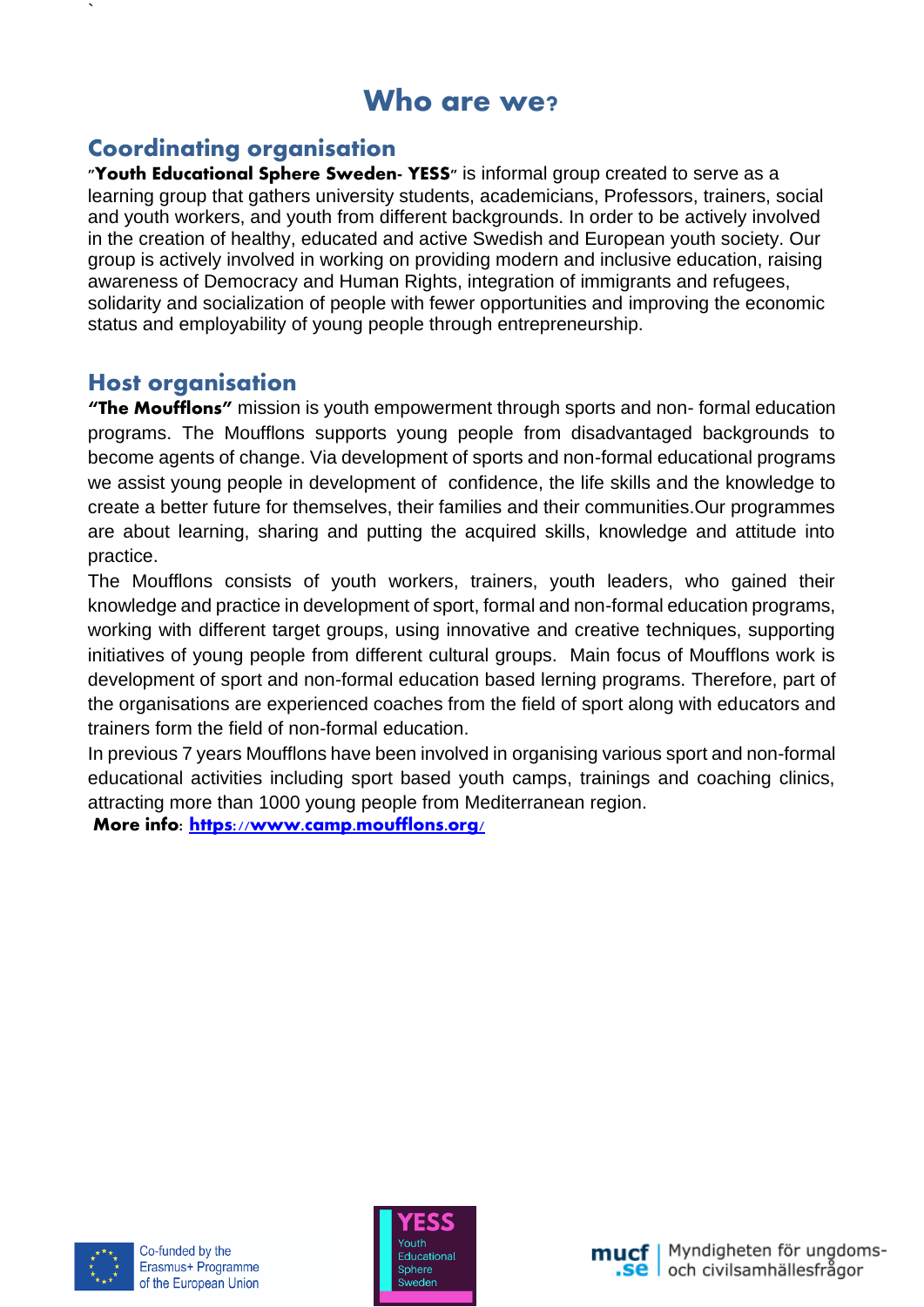## **About the project**

Regular physical activity provides young people with substantial physical, mental and social health benefits. Regular practice of physical activity helps children and young people to build and maintain

healthy bones, muscles and joints, helps control body weight, helps reduce fat and develop efficient function of the heart and lungs. It facilitates developing the skills of movement and helps prevent and control the feelings of anxiety and depression. Engagement in play and sports gives young people opportunities for natural self-expression, self confidence, relief of tension, achievement, social interaction and integration as well as for learning the spirit of solidarity and fair play. These positive effects also help counteract the risks and harm caused by the demanding, competitive, stressful and sedentary way of life that is so common in young people's lives today. Involvement in properly guided physical activity and sports can also foster the adoption of other healthy behavior including avoidance of tobacco, alcohol and drug use and violent behavior as well as the adoption of healthy diet, adequate rest and better safety practices.

Social inclusion involves providing opportunities for those members of society who do not enjoy the same level of privilege as others and striving to ensure that all aspects of society are "open to all".

Sport activity has enormous potential of social inclusion thanks to its capacity to bring all the people together, regardless of age, gender or social origin. When an individual takes part in sports activities or sport methods they are involved in a multidimensional learning process. The most obvious dimension is of course the physical learning (how to run, jump, climb, maintain balance, coordination, etc.) however there are also a variety of social learning processes taking place (for example learning to be part of a team, to cooperate, to trust, fairplay and so on.) Compared to the physical side, the social learning dimensions are far more intangible and are harder to recognize. We as educators need to focus on this dimension because it is the social learning elements in sport that can directly respond to the social learning needs of young people. Participation in sport and active play brings a number of personal, societal and health benefits to young people, especially to those who are marginalized. Raising levels of activity and participation in sports not only improves health outcomes and reduces costs to health services and the wider economy, but can also contribute to arange of positive social outcomes including crime reduction, improved levels of wellbeing and mental

health, increased educational attainment and more cohesive communities. The main aim of our project is to equip youth workers with knowledge and skills how to use sport and physical activity as a tool for increasing the active participation and inclusion of young people in society, with a focus on those with fewer opportunities.

The objectives of the training are in brief:

– To share our realities with the situations about inclusion of young people with fewer opportunities in our communities and different youth work programmes working on it

– To discuss and understand basic concepts, values and principles of inclusion and intercultural learning

– To promote and explore the concepts "sports for all" and "healthy lifestyle" in relation with youth work

– To explore the youth work and youth trainings in connection to inclusion/acceptance and Sport for all!

– To raise competences in organising quality youth work with sport methodology with adequate mental and physical development of beneficiaries, as well as competition and teamwork through sports

– To share different sport methods useful for our youth work in every day work with youngsters mainstream and with fewer opportunities



`



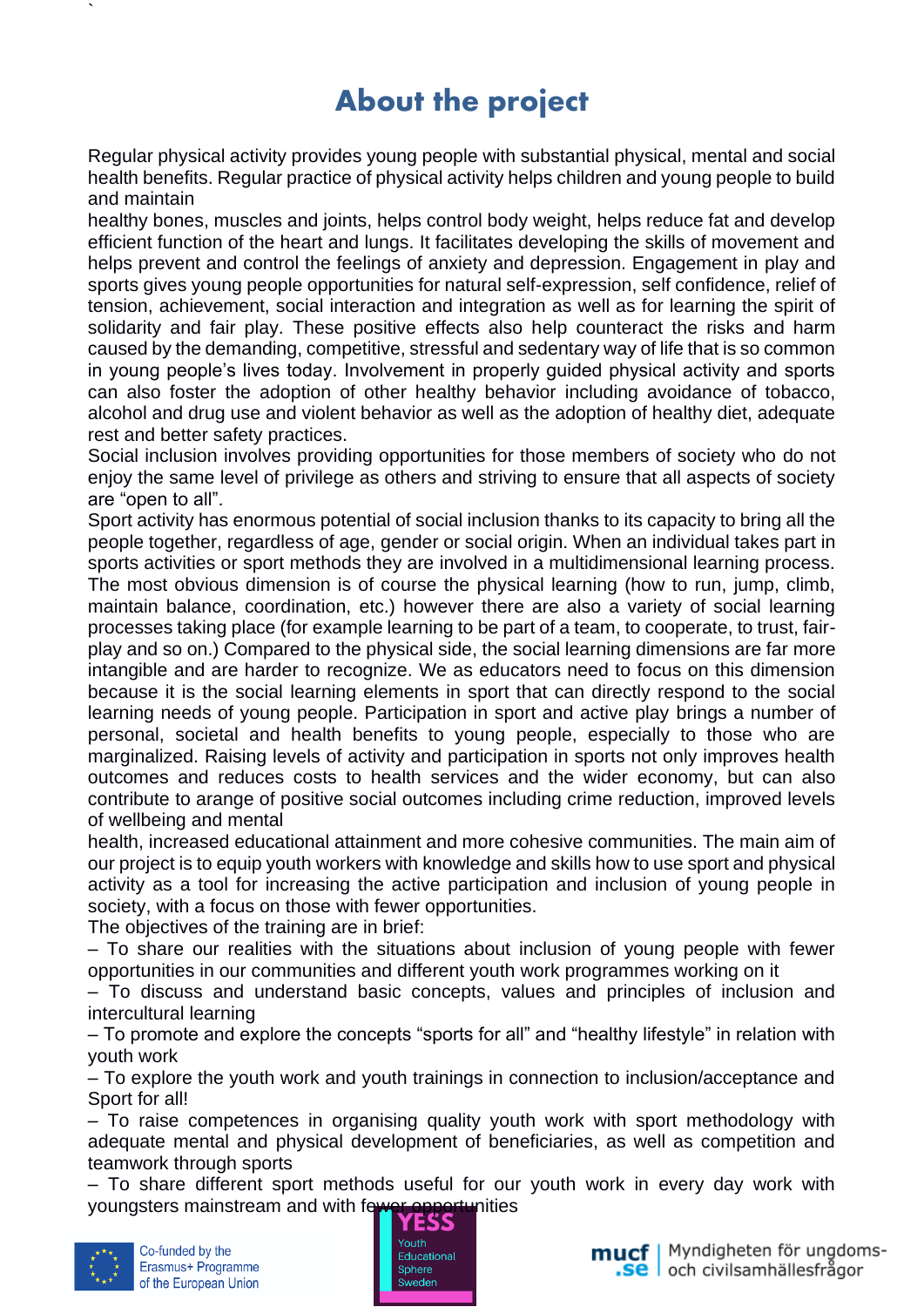– To share and understand challenges in implementation of quality sport methods in youth work for inclusion and intercultural acceptance of young people with fewer opportunities – To raise competences for adaptation of sport methods for NFE/youth work for inclusion

and acceptance of young people with fewer opportunities – To define and develop basic plans for local/national workshops of youth workers and youngsters with using sports as methods for inclusion, that are to be held by our participants in the follow-up phase after the training course

– To establish Community of youth trainers and youth workers for youth sport work for inclusion

## **Partners and Participants:**

### **Partners:**

`

- **YESS- Youth Educational Sphere-Sweden**
- **The Moufflons- Cyprus**
- **Eurotender – Hungary**
- **Red Cross Krusevac- Serbia**
- **CED - North Macedonia**
- **Youth BCN- Spain**
- **Foundation "Solidarity Works"- Bulgaria**



## **We are looking for participants with the following profile:**

• NGO trainers, facilitators, mentors, coaches, project managers, coordinators and volunteers who are dedicated to working with young people with fewer opportunities in their local reality (working with refugees and migrants young people is desirable, but not necessary);

• have the basic knowledge of facilitation of sport and outdoor based learning processes;

• have a desire to apply their competences in developing new non-formal education tools that would increase the social inclusion of young people with fewer opportunities (orphans, refugees and migrant young people);

• are supported by their respective organisations in applying their competencies and newly developed tools in working with young people with fewer opportunities.

#### **How to apply**

**Fill the application form here:<https://forms.gle/LnXdgdj239riAZzt7>**





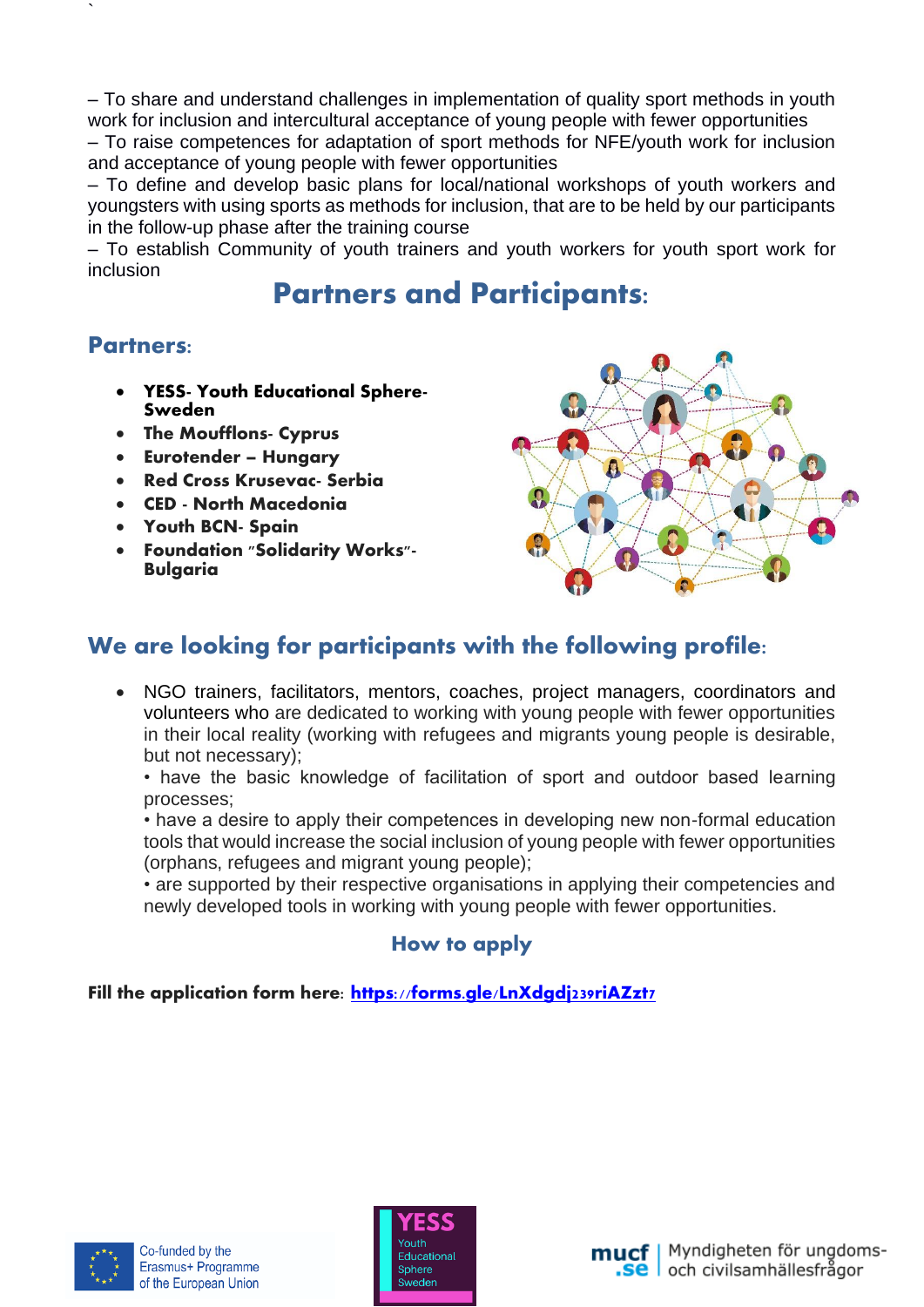#### **Budget**

There is no participation fee. Food, accommodation and local travel costs (only during the activity program) will be covered by the grant from the Swedish National Agency of the Erasmus+ Programme.

#### **Reimbursement**

`

According to the rules of the Swedish National Agency, travel reimbursements can only be made by bank transfer to the Partner Organization and based on real costs. The bank transfer will be executed after

- receiving all of the original documents (receipts, invoices, boarding passes and reimbursement claim) by post,
- filling the form generated by the National Agency online evaluation through the Mobility Tool by the group leaders,
- dissemination of results.

up to the budget limit set by the Erasmus+ Programme.

| Nr.                     | <b>Organization</b>                                 | Country                          | <b>Number</b> of<br>participants | Travel<br>reimbursement |
|-------------------------|-----------------------------------------------------|----------------------------------|----------------------------------|-------------------------|
|                         | <b>The Mufflons</b>                                 | Cyprus                           | 5                                |                         |
| $\overline{\mathbf{2}}$ | <b>YESS</b>                                         | <b>Sweden</b>                    | 5                                | 360€                    |
| $\overline{\mathbf{3}}$ | Center for Education and<br><b>Development- CED</b> | <b>North</b><br><b>Macedonia</b> | 4                                | 275 €                   |
| $\overline{\mathbf{4}}$ | <b>Eurotender</b>                                   | <b>Hungary</b>                   | 4                                | 275€                    |
| 5                       | <b>Red Cross Krusevac</b>                           | Serbia                           | 4                                | 275 €                   |
| 6                       | <b>Youth BCN</b>                                    | <b>Spain</b>                     | 4                                | 360€                    |
|                         | <b>Foundation</b><br>"Solidarity<br>Works"          | <b>Bulgaria</b>                  | 4                                | 275 €                   |

#### **Please note:**

eligible airports for landing are the international airport of Larnaca and in special cases Paphos (second option)

## **Visa**

In case you need a visa to come to Cyprus. Please inform the organizers first and then have a look at these sites,

http://www.mfa.gov.cy/mfa/mfa2006.nsf/0/BCD9E71A8FBBA8DCC225720B001D9A FE?OpenDocument or [http://www.cyprusvisa.eu](http://www.cyprusvisa.eu/)

Unfortunately visa costs cannot be covered.

## **Please don't book any tickets and don't issue any invoice before consulting with us and receiving our written confirmation!**